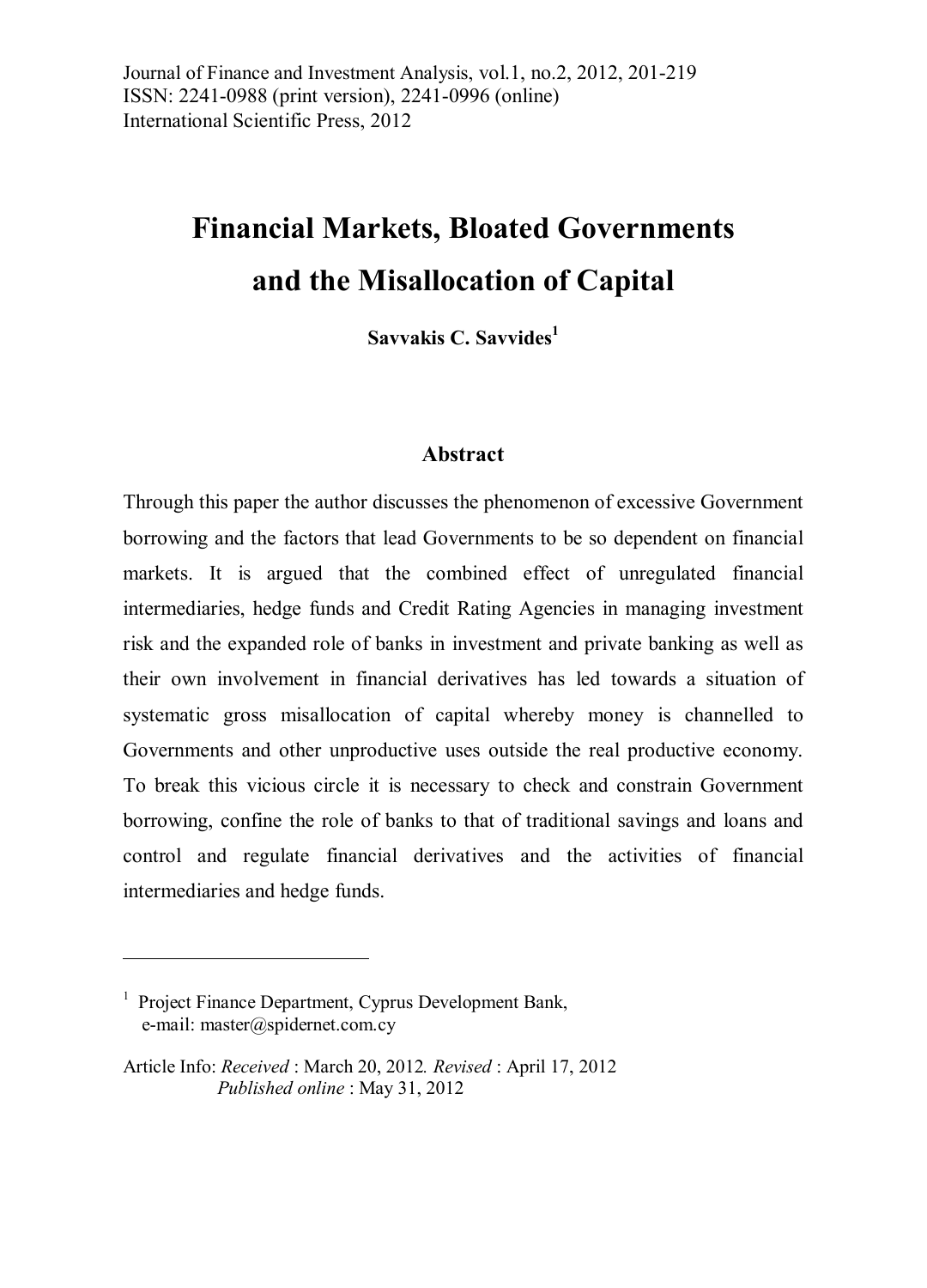## **JEL classification numbers:** D61, G17, G21, G32, G33, H43

**Keywords:** Repayment capability, project evaluation, corporate lending, credit risk

# **1 Introduction**

The world seems to be at the mercy of the financial markets. How is it that the public sector of most of Europe and the United States have borrowed an amount which is almost as big, and in many cases bigger, than their annual Gross Domestic Product (GDP)? Historically, such huge amounts of borrowing by Governments were only justified in order to finance wars. One may indeed wonder for what purpose these massive amounts of Government borrowings were used for. Were they employed to build crucial infrastructure like roads, ports, dams, transport, communication networks and so on? With very few exceptions, the answer is most definitely not. The money was used primarily to expand Government through paying the constantly rising salaries and pensions of an ever increasing public sector and to fund subsidies and social benefits of the welfare state and more recently of course to bail out Government owned companies and banks in times of financial crisis. In short, successive Governments used finance from foreign and local borrowing unproductively to fund the bloated Government machine, their own pet projects and to keep themselves in power.

Government borrowing is a form of indirect taxation because sooner or later the people are called upon to pay for it. This is done either through austerity measures in the form of tight control of expenditures and additional taxation for a long period of time but which however more often than not also stifle real economic growth or through an increase in the money supply which is used to service the bonds and repay the loans but which also raises the prices of goods and services (inflation) and makes the local currency fall in value as compared to the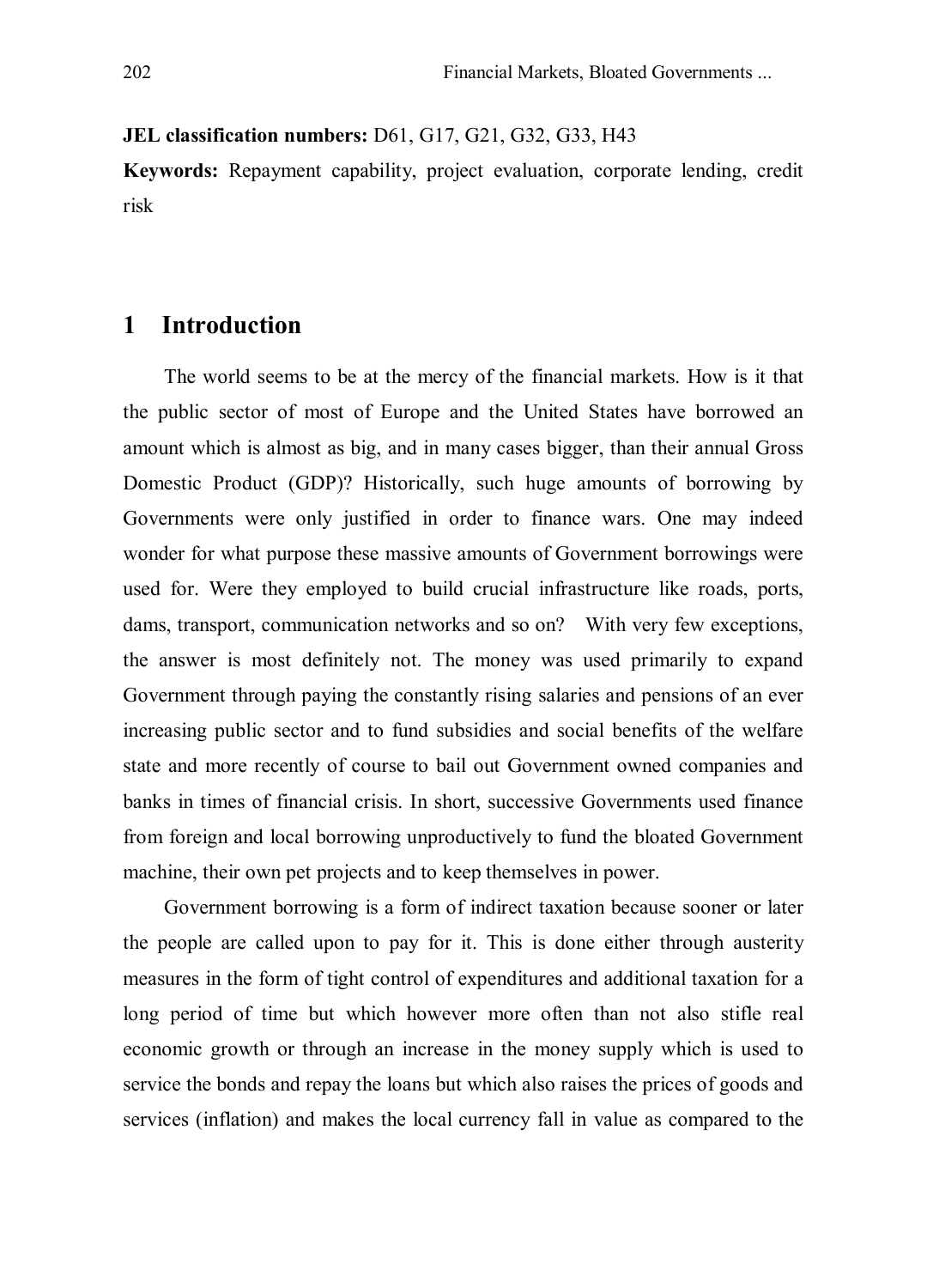value of other international currencies (devaluation).

There are opposing schools of thought as regards which is the best way to pursue salvation once the finances of a nation get so screwed up that one or other of the above measures have to become the order of the day. For the increase in the money supply and inflation route to be an option at all however a nation should have control of its own currency or be part of a group of states that share a common currency but which, unlike today's Euro zone countries, do not have conflicting interests and objectives regarding the side effects of the alternative medicines to be administered to cure the patient. For Germany and some other European countries in the north inflation is anathema and as a result the only objective of the European Central Bank as was recently declared is to keep inflation under control. If inflation sets in, Euro zone countries like Germany will lose in more ways than one. Their products will become more expensive and less competitive but equally importantly, German investors holding European bonds will find that the value of their investments will decrease sharply. On the other side of the table, for southern countries who find themselves with Government debts which cannot possibly be repaid, inflation is not necessarily all bad. Inflation is perhaps the only cure in a highly leveraged world. The enormous Government debts of Greece, Italy, Spain and many other European countries including France cannot possibly be eradicated by austerity measures. Not only is it very unlikely that such measures can be sustained for decades but even if it was possible to do so, their impact on reducing the debt would be very small.

The debate so far has been driven by a rather unchallenged assumption that what needs to be done for a country in trouble is to gradually improve its credit rating and get back to borrowing from the financial markets. I beg to differ. Why should a country be borrowing for anything other than to finance specific properly assessed viable projects which can stimulate and foster economic development? Most of these types of projects do not even need to be undertaken by the public sector and can be selected and financed on pure project finance criteria and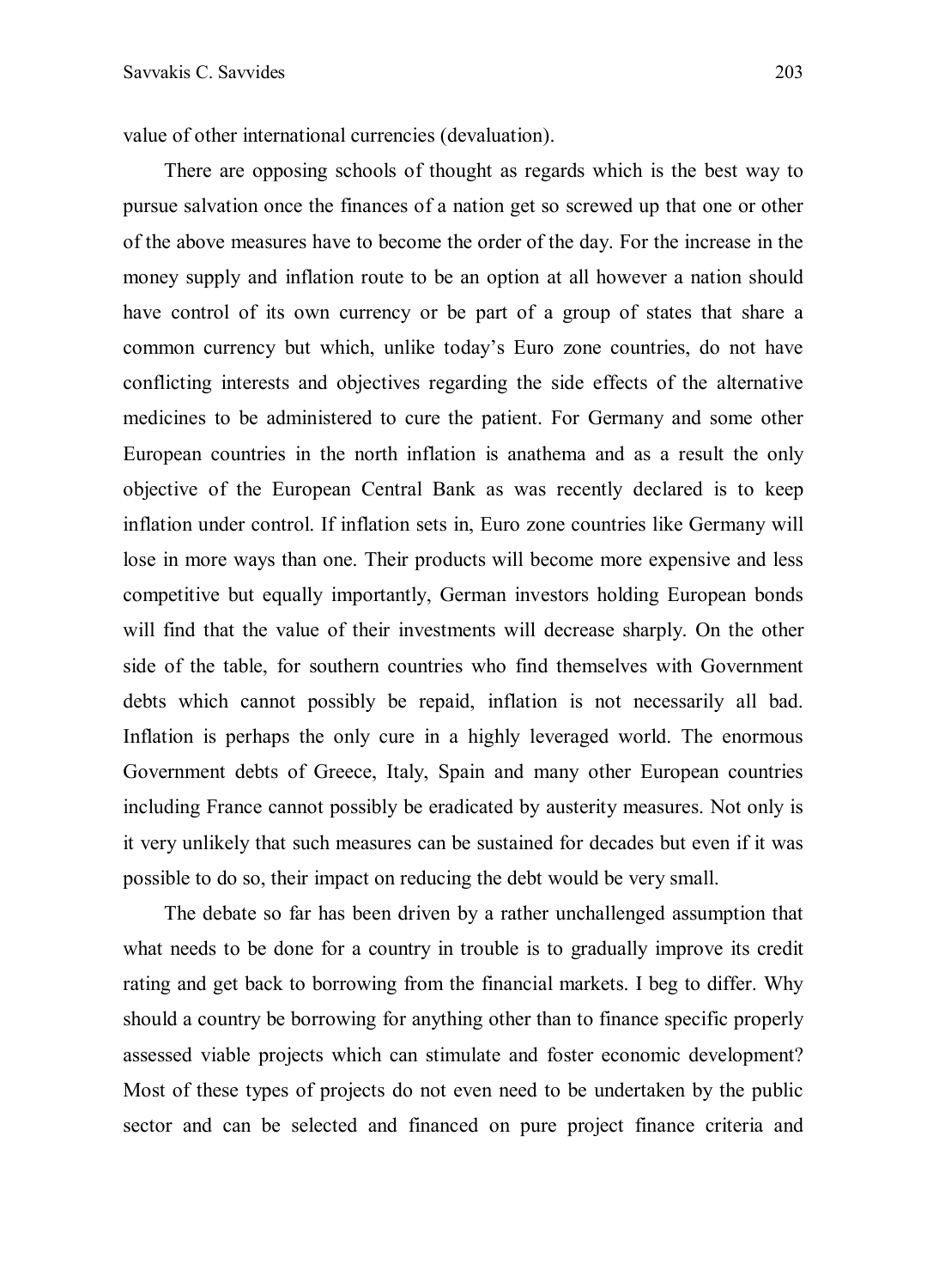possibly, some may argue preferably, under a Public Private Partnership model of development. Government borrowing which does not relate to specific development projects and is not entered into on the basis of proven economic return and repayment capability is a form of indirect taxation because sooner or later the people will be called upon to pay for it. Indeed, any repayment capability attributed to a Government, by the Credit Rating Agencies primarily, has to do with the finances of the country (such as the level of Government debt compared to actual and expected GDP) but also on the ability of the Central Authorities to impose new taxes and/or apply spending cuts on its people. Why is it legal, therefore, for Governments to borrow and thereby impose an indirect tax on its people when clearly if they tried to justify and apply such new taxes directly they would fail and possibly fall from power?

Classical economists clearly prescribed the cure for this for a long time now. What is needed is legislation which forbids Governments from entering into debt and renders unconstitutional any non-project related borrowing by the public sector. Thomas Jefferson and Milton Friedman have been advocating something like this as being the only way by which the people will ensure that their Governments are kept under control and they do not thus condemn future generations to decades of poverty and subversive measures at the mercy of the "money masters" of the world. Thomas Jefferson wanted to enact legislation that would "simply forbid the general government from going into debt" while Milton Friedman actually went so far as to propose "an amendment to the Constitution" which will ensure that they never regain control<sup>2</sup>.

It is quite intriguing and rather scary that in the midst of what is possibly the worst financial and economic crisis that the world has ever had to face no-one actually

<sup>&</sup>lt;sup>2</sup> Quoted from: A Program for Monetary Stability, by. Dr. Milton Friedman, Fordham University Press (N.Y. 1960, 1992), pgs. X, 66-76, 100-101; and, Free to Choose by Dr. Milton & Rose Friedman, Harcourt Brace & Co, (San Diego 1980, 1990), pgs. 307-308.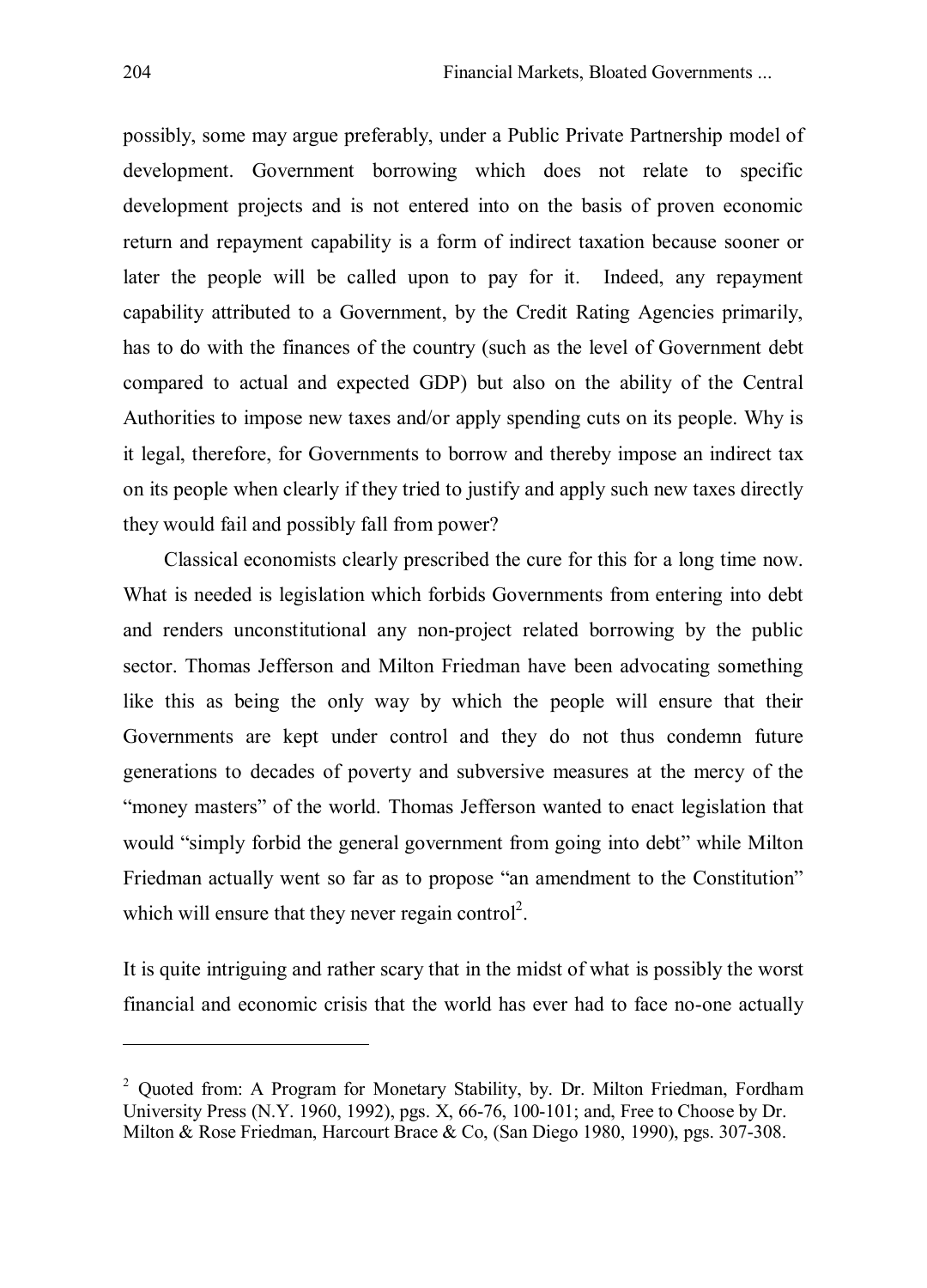brings up the issue of why and when Governments should be going into debt. The problem is perceived as one of weathering the storm in order to get the Governments back to borrowing from the financial markets as soon as possible. It is astonishing that no-one really questions why indeed Governments are allowed to continue to go deeper and deeper into debt where the citizens are providing the collateral. It is indeed quite incredible why not even economists discuss the issue of uncontrolled Government borrowing and instead they are only concerned on how they can get them back to the disastrous road of debt which inevitably will lead to even more bloated Governments, for which, of course, future generations will have to eventually pick up the bill.

## **2 Money and the flow of capital in the Real Economy**

But what are the causes leading to the predicament that the world finds itself today. If we can understand what has created this dire economic situation we may hope to give some guidelines as to the structural changes that must be in place to avoid something like this happening again in the future. But in order to do that we must first understand what is the link between money and the real economy.

Money is just a medium of exchange. Money is not a good. It does not add to the wealth of a nation any more than a distant vacuum in space does. This is because money cannot be consumed. The only way one can consume money bills is by burning them to produce heat. The total of goods and services in the World at any point in time is a finite number. When one consumes a product (i.e. eat a banana) the total World wealth is reduced by the value of the product that has just been consumed. When money is used in a transaction the stock of money in circulation remains exactly the same. The money just changes hands from one person to another. Money can be increased or decreased (through money issues or fractional banking –credit) but has no intrinsic value. As Williams [15] pointed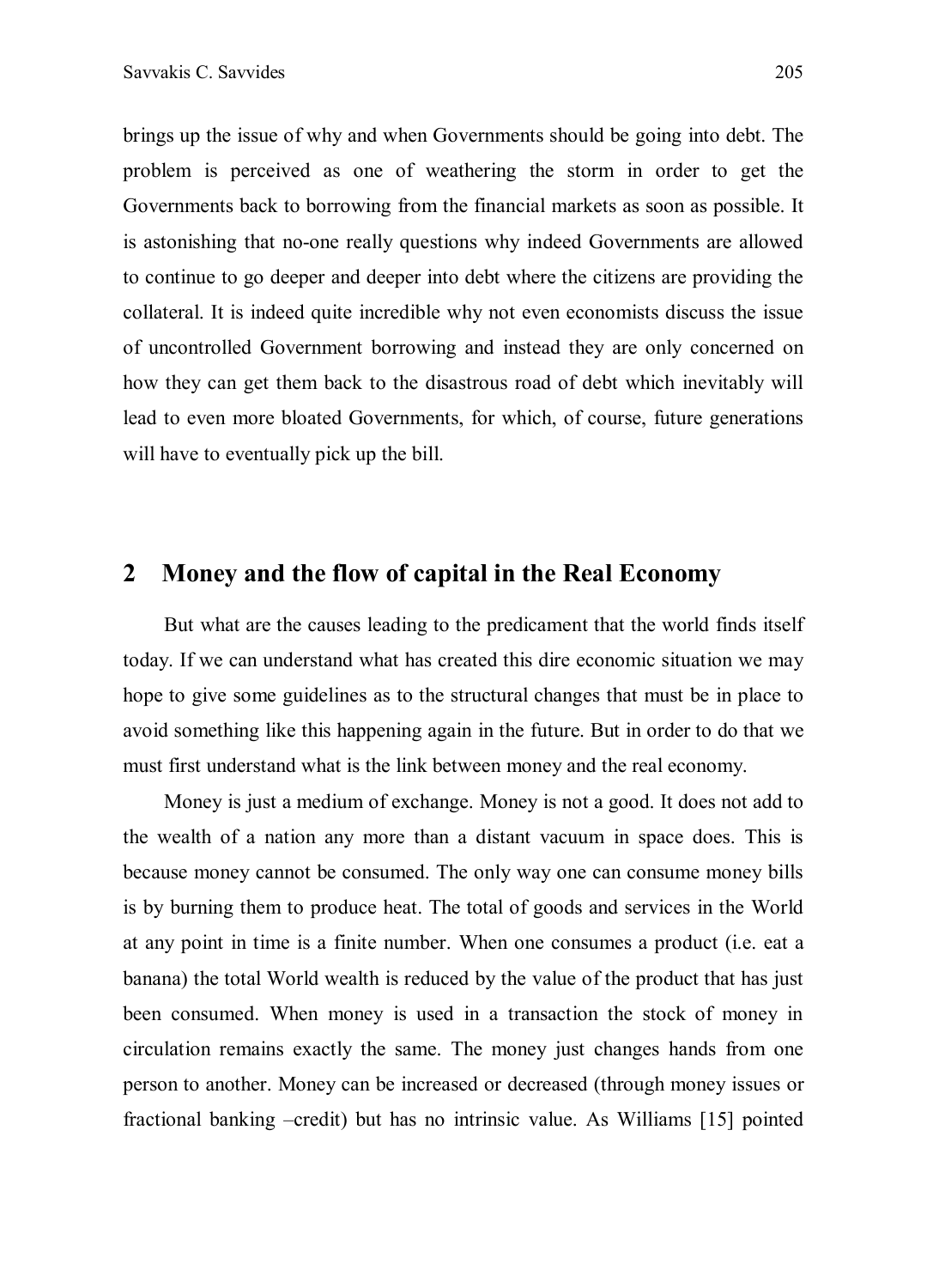out as early as 1938, real value and market prices are two separate and distinct things. Therefore, the real economy (which can in theory at least work just as well as a barter economy) is totally different from the money market economy. The theory of free market economy refers to the former, not the latter. Distortions in the money market do have an impact on the real economy however because decisions taken in financial markets inevitably affect the allocation of capital in the real economy and inevitably cause a redistribution of wealth.

As demonstrated in Figure 1 below, the normal flow of money from Households to Firms and vice versa is subject to leakages. There are leakages to the Government in the form of taxes and of course leakages which take the form of savings. The latter are directed towards the financial sector which traditionally re-channel this back into the real economy in the form of injections of loans and direct capital investments<sup>3</sup>. The argument made is that the Financial Sector has been re-directing Savings to the Public Sector bloating Governments rather than back to the private sector economy as well as in purely unproductive uses such as derivatives, futures and default swaps on the pretext of hedging investor risk. In truth, not only the real economy is deprived of much needed capital injections but through their effect on the price mechanism these measures distort the optimum allocation of resources in the real economy.

The major players determining the flow of capital are shown in Figure 1. The first player is "investors". These may be individual investors, organisations as well as pension and trust funds which seek to position savings so that return is maximized and risk minimized. Traditionally, these would be the major providers of equity capital to the real economy (industry, transport, trade, services, tourism and so on).

<sup>&</sup>lt;sup>3</sup> We ignore the Imports-Exports adjustment because in a trans-national world perspective they cancel themselves out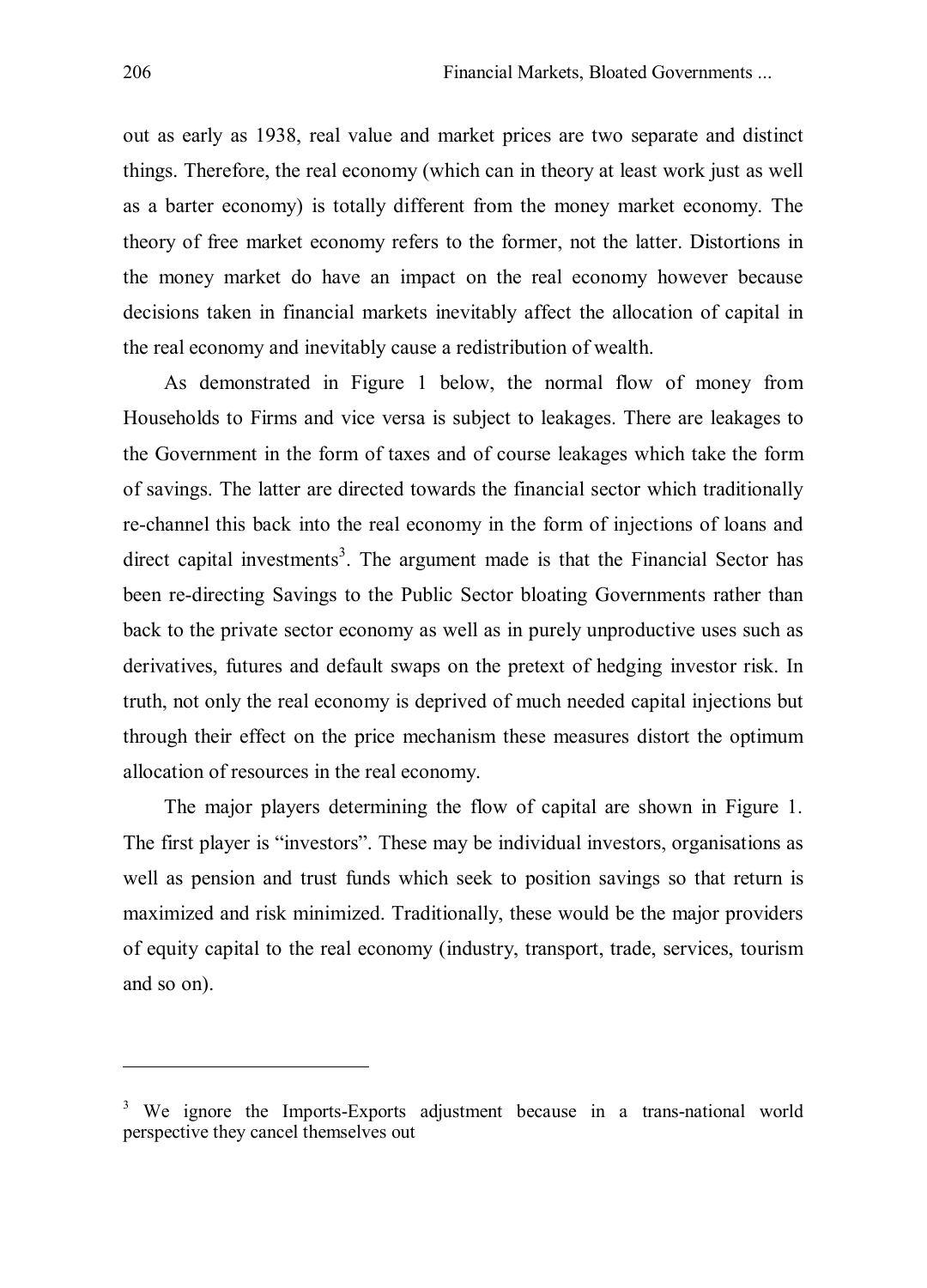

Figure 1: The Circular Flow of Money

The second player is "banks". Banks' purpose is to safe-keep the deposits of their customers and to lend out part of these deposits while taking every care so that the capability to repay the loan is deemed adequate and recourse is firmly in place for those, hopefully rare occasions of default.

The third player is "Governments". Governments make and enforce the law while they provide the necessary infrastructure and administration bodies which are necessary to run an orderly state. Governments should run on a balanced budget of income and expenditure. Taxes should provide the funds necessary to sustain the smooth running of the Public sector (including the salaries of Government employees) and to finance any worthwhile investments which are properly and independently assessed to have a positive economic return. It is therefore the duty and obligation of a responsible Government to manage its income and expenditure and come up with a balanced budget.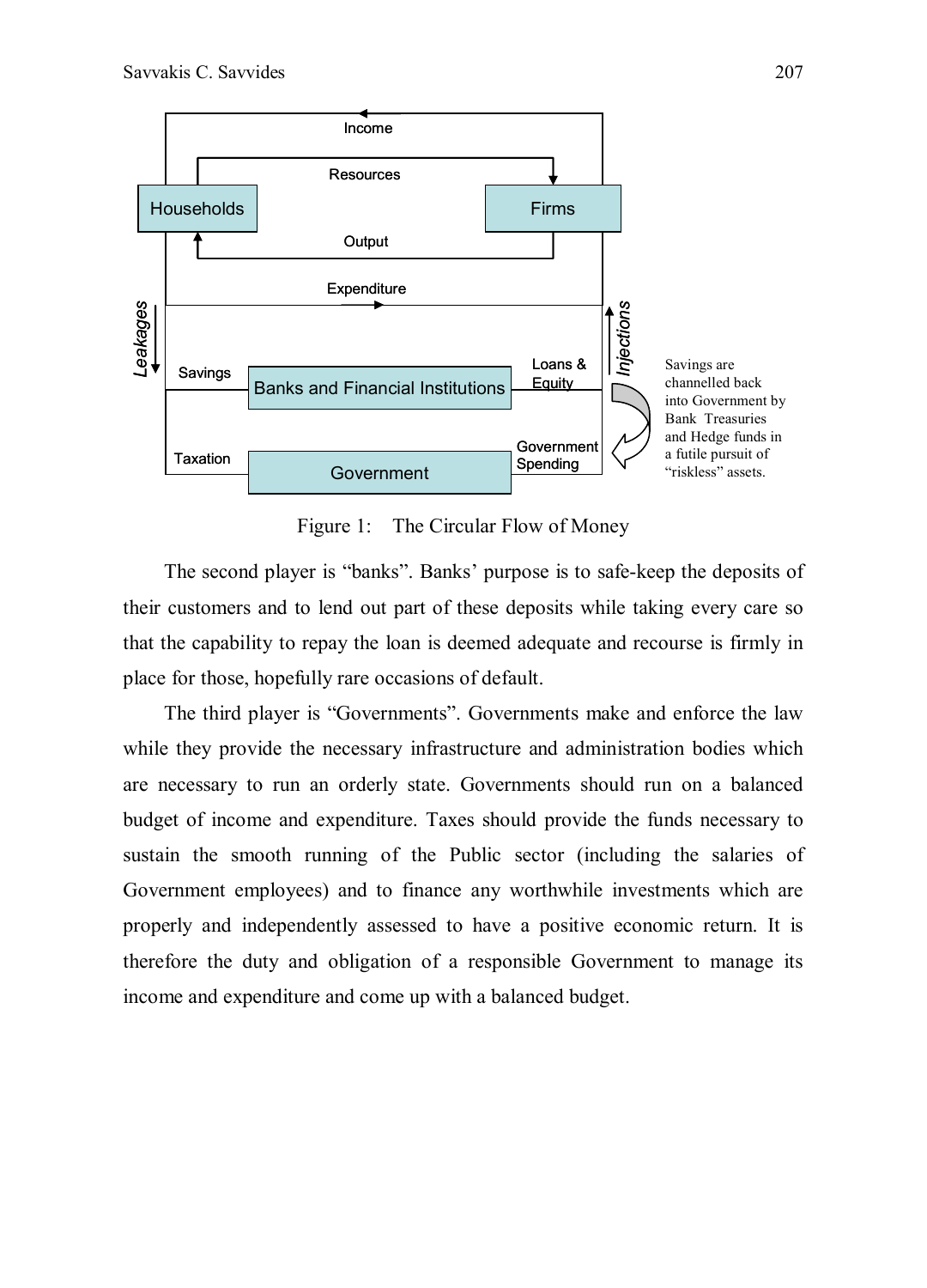

Figure 2: The flow of capital with the real economy at the centre

In theory, at least, Governments should never have to resort to borrowing for financing a deficit. Why is it then that more often than not practically all the modern Governments have a deficit budget which they then seek to finance through borrowing?

The world has lost track of the real economy as shown in Figure 2. Instead of having Investors, Governments and Banks being focused on issues such as which capital investment projects are likely to have a good economic and financial return and are capable to repay their loan obligations, the financial intermediaries have the world taking bets on how to make no risk ("hedged") returns on their moneys, a process which only creates the conditions for "risk free" profits for the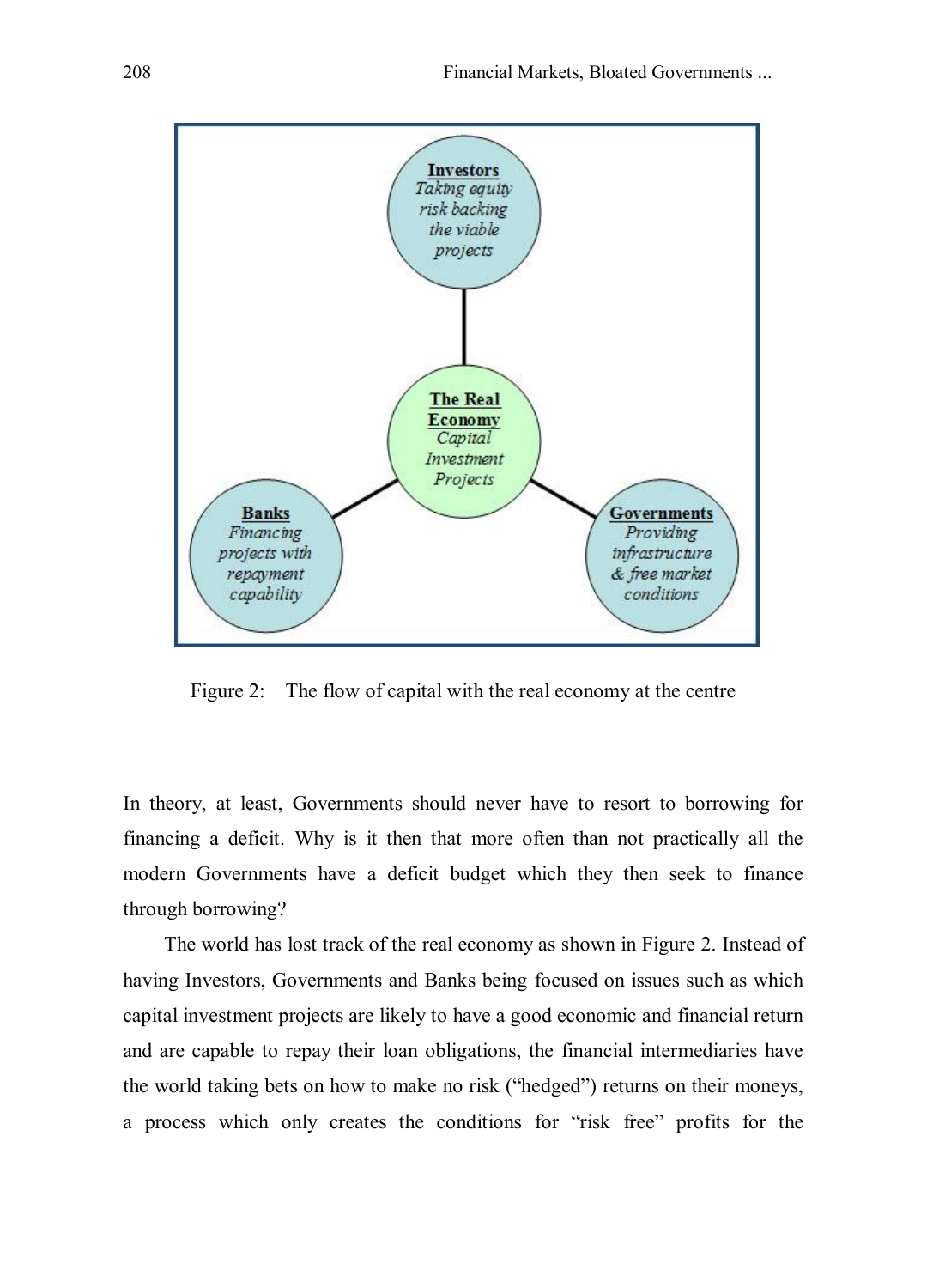shareholders of huge banking and finance conglomerates and hedge funds that they represent. The problem is that they go about trying to achieve that by adding nothing to the real economy. As a result there is a decoupling of money from production; a separation of the financial alchemists and their quests for a quick profit from the real productive economy.

Financial intermediaries immerse themselves in the complexities of the capital markets having lost almost total touch with the real world. They trade trillions by looking at a graph and calculating whether prices are likely to go up or down and by devising complex mathematical algorithms which they themselves often do not fully understand. They use this self induced complexity, to create options and financial derivatives which they then sell to each other for the purpose of hedging or even eliminating risk and then price into an "investment" product to be sold to the client. These are in truth no more than bets in a para-economy of money which they have created with the collaboration of the Governments whose endless appetite for more and more borrowing they satisfy in this manner.

All this is "justified" on the promise of reducing and eliminating risk in a portfolio through hedging, credit default swaps and complex derivatives. The focus of capital markets has thus shifted from the classical model of having investors taking equity risk on specific viable capital investment projects and the banks backing these through loans granted on the basis of demonstrated repayment capability to the realm of "risk management" by positioning capital through financial intermediaries and investment banks on assets which are designed with the sole purpose of off-setting or hedging the possibility of risk. The sad irony however is that despite the fact that the model has blatantly failed, the financial gurus continue to drive the world economy into the abyss leveraging their derivative products at the expense of the real economy.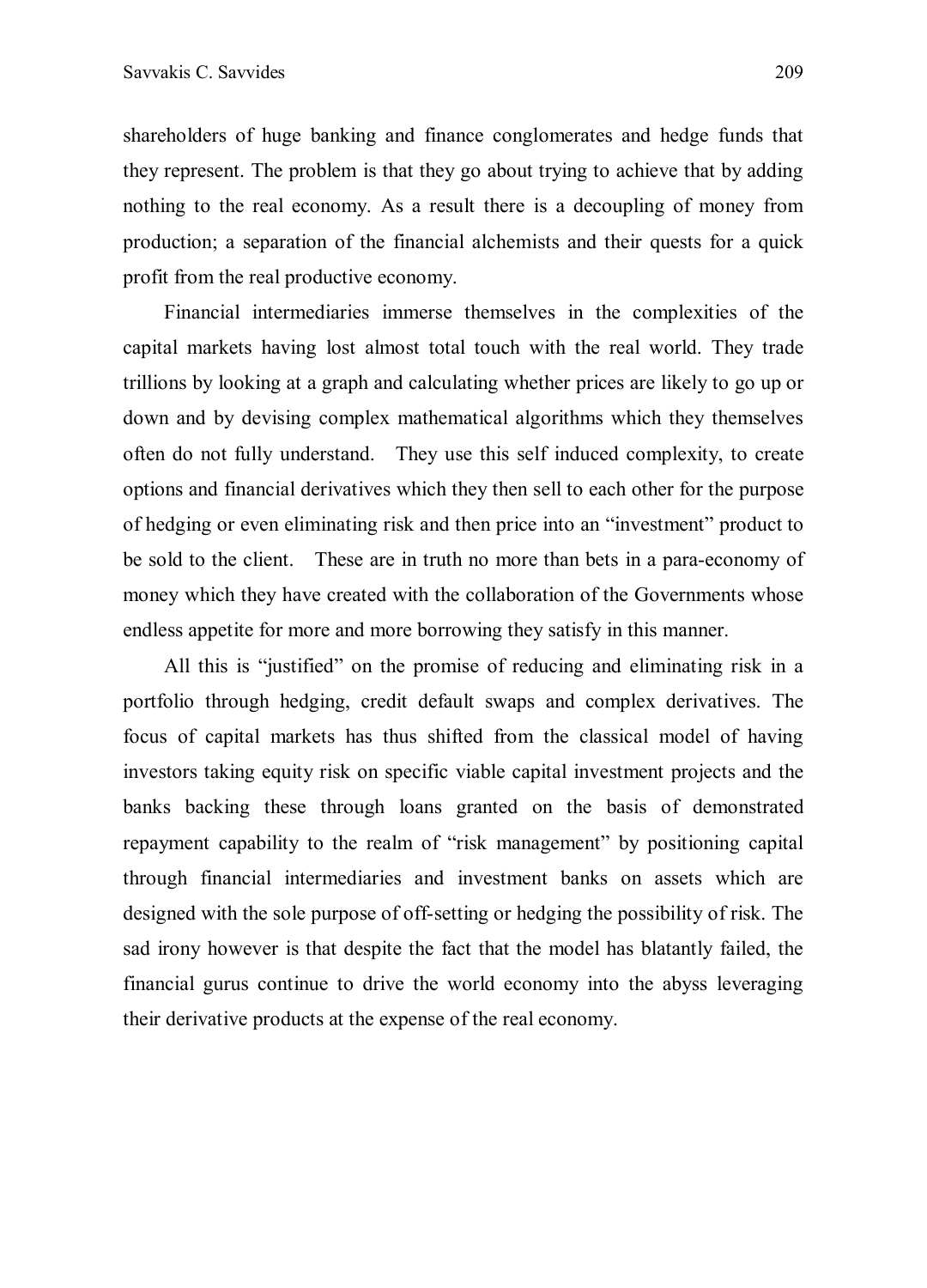

Figure 3: The flow of capital with Financial Intermediaries at the centre

Hedge funds have been created and trusted to managers which supposedly can handle diversified portfolios and reduce risk thereby attaining an optimum of near risk free return to the underlying investors. The Credit Rating Agencies provide false hope to investors for a risk free investment by classifying most Western Governments as "AAA", while the Banking Regulatory Bodies have categorized lending to Sovereigns as zero risk weighted for the purpose of calculating capital adequacy requirements for banks. This is truly astounding. Governments should not be rated "AAA", even if their economy is doing well, as they do not have the ability to repay anything without taxing their people. In fact, if Governments were willing to impose new taxes to their people they would not be any need for them to borrow in the first place. The unfortunate thing is that by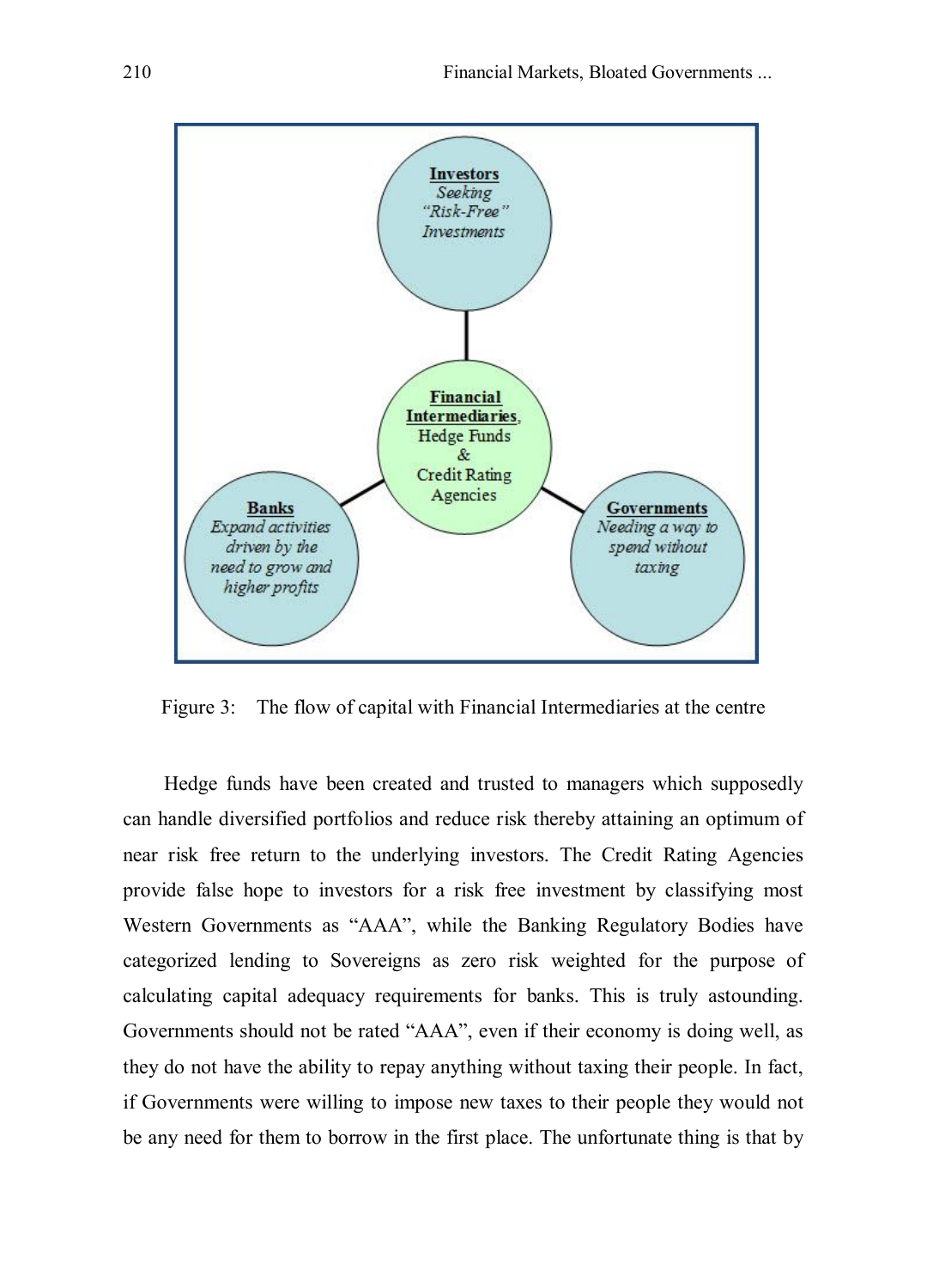artificially lowering the hurdle of borrowing for Governments a huge misallocation of economic resources is encouraged and has in fact been taking place in recent years at the expense of a much needed investment in the private productive sector.

There are three things that must change therefore in order for the real economy to get back on track and in order to ensure that the world does not again come up against such dire straits as it is facing today:

#### *Banks*:

- $\circ$  Banks should be banks<sup>4</sup>. Banks are special institutions in a free capitalist economy whose role is to diligently channel savings into economically viable investments in the economy. The focus of banks should return to proper credit risk assessment and the financing of viable projects in the real economy with demonstrated repayment capability<sup>5</sup>.
- o Banks should not be involved in any form of equity risk positions (either for themselves or on behalf of their clients) and should not be implicated in proprietary trading. At the very least the Vocker rule should be adopted and applied globally $<sup>6</sup>$ . Banks should also be</sup> constrained and regulated in as far as they lend each other money.
- o The idea that the total exposure of a bank should be determined by some notion of capital adequacy by calculating "risk weighted" assets as per Basel II Banking regulations should be re-examined and gradually be abandoned. Banks should be confined to lending

<sup>&</sup>lt;sup>4</sup> Savvides [9]

 $<sup>5</sup>$  Savvides [12], Harberger [1]</sup>

 $6$  Volcker [14]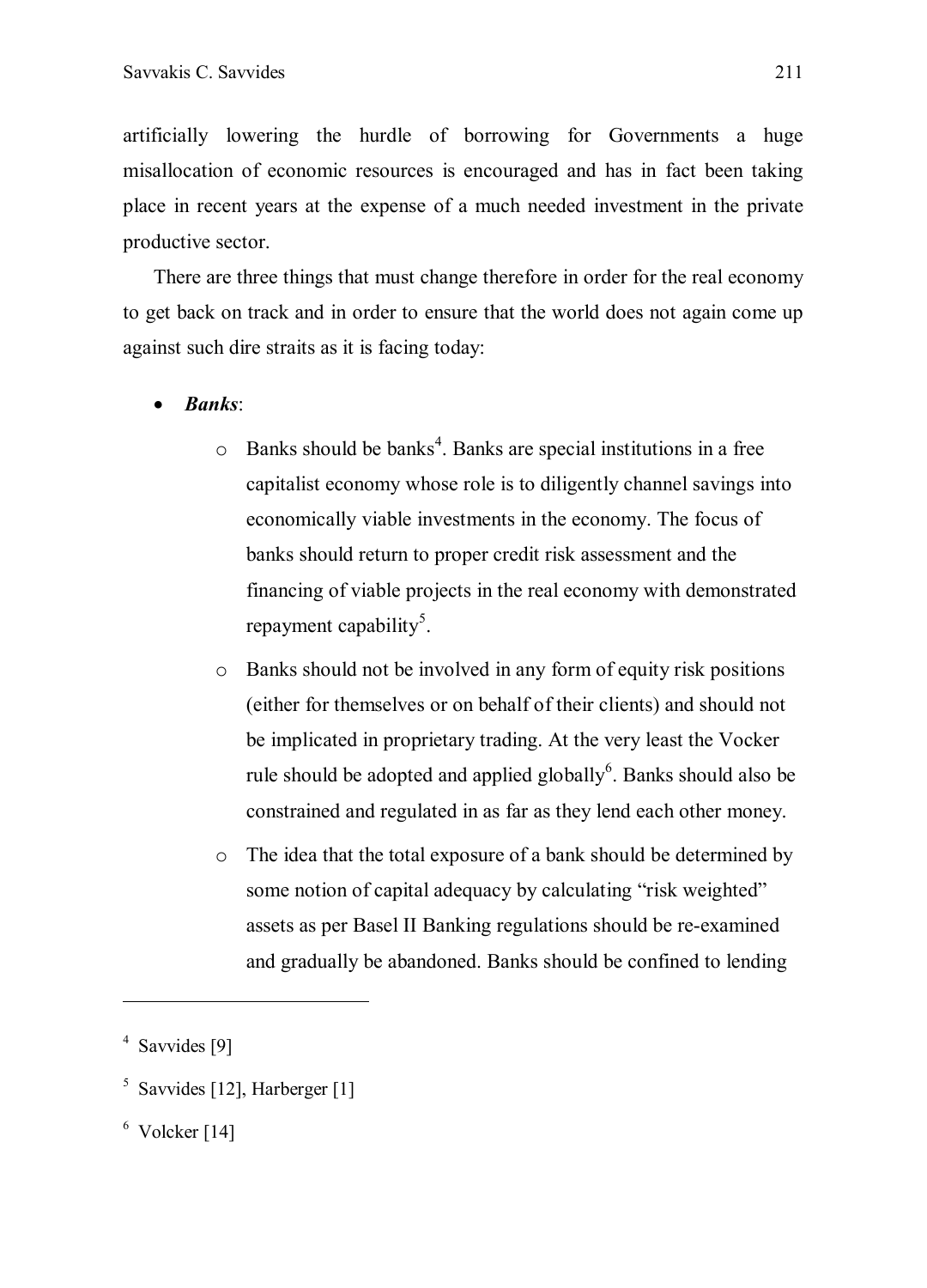out only an amount covered by their equity capital plus a fraction of their deposits as determined by Central Banks.

- o Last but not least, banks should be adequately capitalised and, if need be, allowed to fail without bail. Given that banks will be concentrating only on their main activities of deposit taking and lending they will not be too big to fail and not in a position to black mail Governments into submission.
- *Governments:* Governments should be constrained by law against borrowing and obliged to have a balanced budget. Governments can grow or even become bloated as long as they can persuade their citizens that doing so is to their own benefit given that they will have to tax them in order to make that happen. It should be a constitutional right of every citizen to hold his Government accountable for its actions in regards to spending the people's hard earned money.
- *Financial intermediaries:* The law governing financial intermediaries and "investment banks" should change so that those advising investors are held responsible for their actions. Governments have a duty to ensure that the price mechanism is allowed to work in a free market economy so as to maximise efficiency and economic welfare. That should not be confused however with the money economy. Permitting people to use money to bet on the success or failure of real projects or country economies, rather than promoting the cause of capitalism freedom, has the opposite effect in that it distorts the invisible hand that channels resources into its more economically productive uses. Why should anyone risk his savings on a risky project in the real world when financial experts, governments and credit rating agencies combine to create a sense of risk-free return panacea? Hedge Funds and other financial intermediaries leverage the money market and misdirect the factors of production into a virtual and non-productive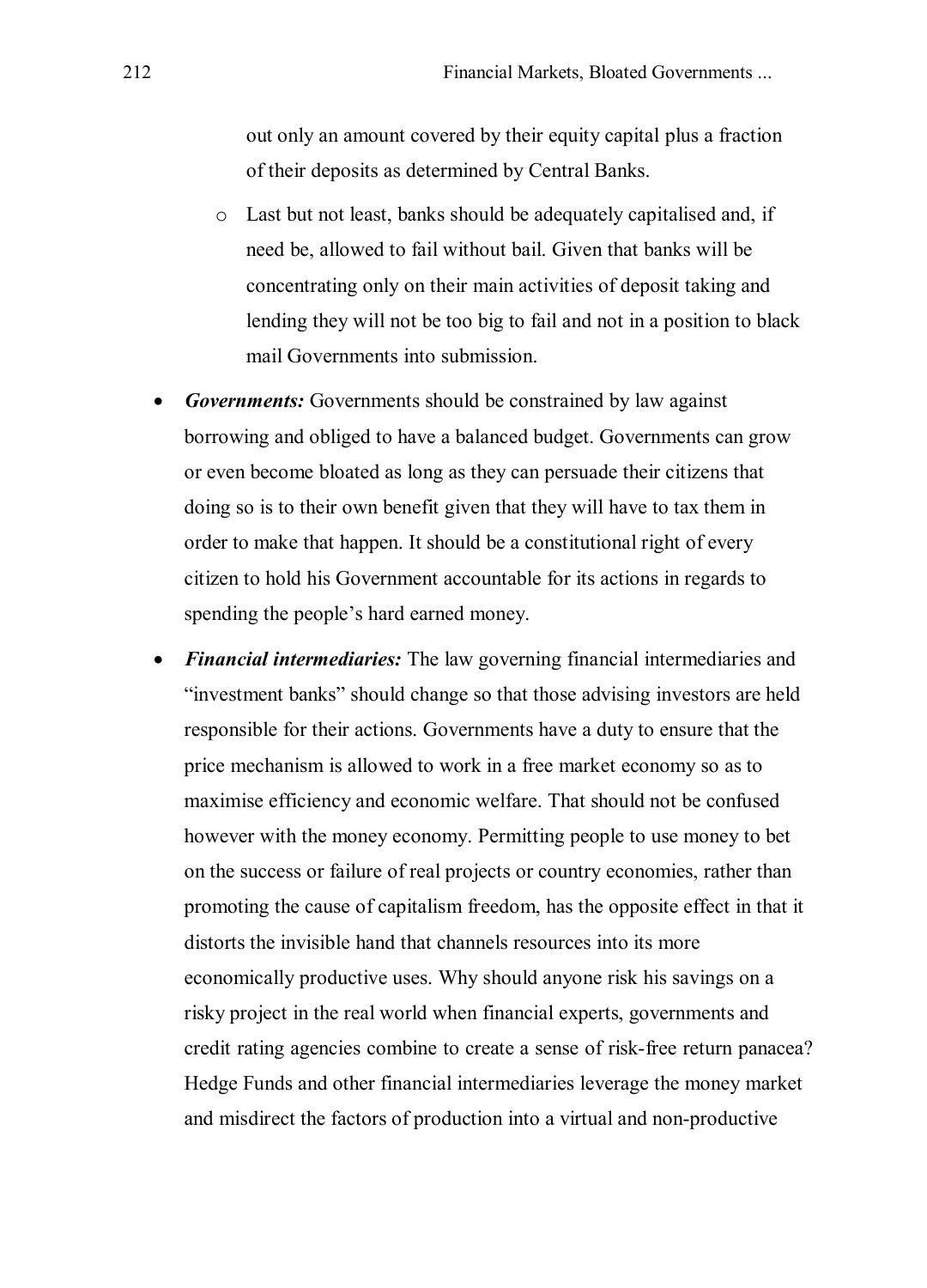economy. Hence, while the real economy should remain free, the money market should be very closely regulated and controlled.

# **3 Conclusion**

In conclusion, Risk is part and parcel with Return. They are two sides of the same coin. You can not eliminate risk in the real world by financial alchemy and complex derivatives. You can only reduce project risk by carefully optimising the formulation and application of real capital investment projects. But equity risk has nothing to do with exotic products or financial derivatives. Risk is the challenge for which Return is the reward in a real life investment project. And it is real life investment projects that drive the world and improve our economic welfare. Financial intermediaries become mere distortions to a free capitalist market. Banks are special institutions with a vital role to play in a free market economy. But they should not be allowed to deviate from their primary function and purpose.

The almost complete "liberalization" of banks and financial institutions was passed with the blessings of influential economists, notably Alan Greenspan, who supported free market economic principles. Whether intentionally or not however these economists and politicians failed to distinguish between the real economy (where the free market mechanism is as efficient and true as the law of gravity) and the financial economy which is only a facilitator to the productive markets and should thus always be regulated so as not to misallocate resources and send shockwaves to the real economy. Money and finance should make possible the smooth and efficient operation of the real economy, not vice-versa.

To a large extent the problems we face today stem from what I think is the biggest misconception in finance theory. That is, what is really risk? Risk in the real economy is about the probability of an investment yielding a negative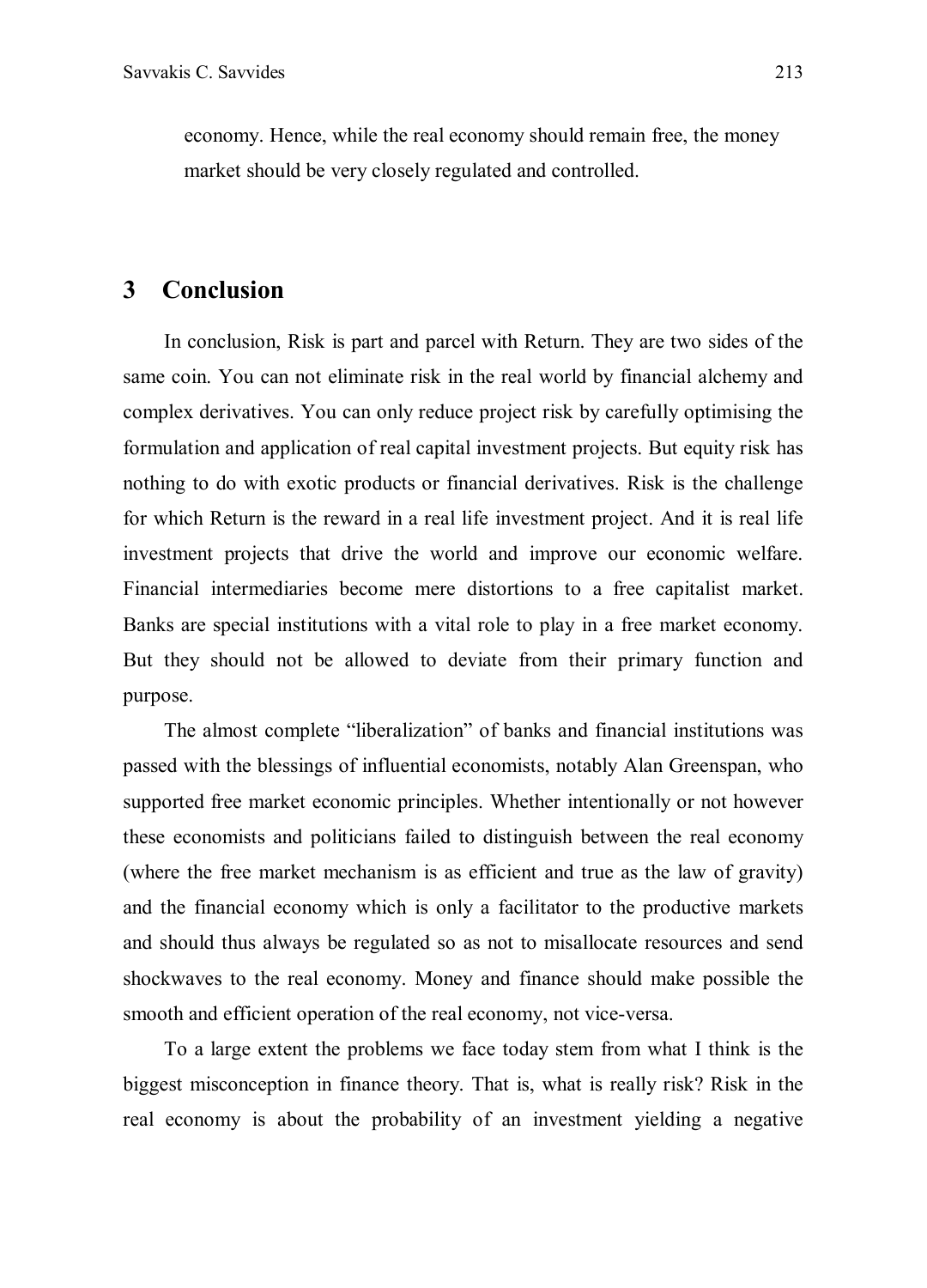economic return. In finance, risk is about the volatility in a stockholder's portfolio of investments. The two are not always the same. The former is the actual result of an investment in the real world usually calculated in net present value measured against the initial capital investment. The latter depends largely on the expected returns of the portfolio of shares one holds and whose price is set on the floor of a stock exchange. The real economy is driven by project risk of capital investment projects. The financial economy is driven by speculation, fear and greed.

The current economic problems are the result of an almost total and rather suicidal deregulation of financial institutions which in turn allowed and accelerated an unchecked appetite for Governments to borrow ever more for mostly unproductive uses and a seriously flawed banking regulation which classified loans to sovereigns and the public sector in general as carrying zero risk weight in terms of a bank's capital adequacy requirements. The combination of the above was further exacerbated by a dubious centralized credit rating system which is controlled by two or three private institutions.

The almost complete freedom of financial institutions (which more often than not are affiliated to banks) to trade in risk derivatives whose aim is supposedly to eliminate, mitigate or manage risk is where the cause of most of the world's current problems lies. Credit default swaps (CDS) in particular is the biggest culprit. Why? Because it touches an area that should be sacred for the proper functioning of banks. In an efficient open market economy, the prime function of lending by banks is to channel financial resources to the most productive and viable economic uses. This is how economic development and growth are bolstered. Without a proper credit risk assessment of the projects that the intended loans will aim to finance it is inevitable that a misallocation of scarce economic resources will ensue.

While the Governments of the World were loosening control over financial institutions, Banking regulatory bodies, notably through the Basel Accord, were lowering the hurdle and encouraging banks to increase lending to Governments.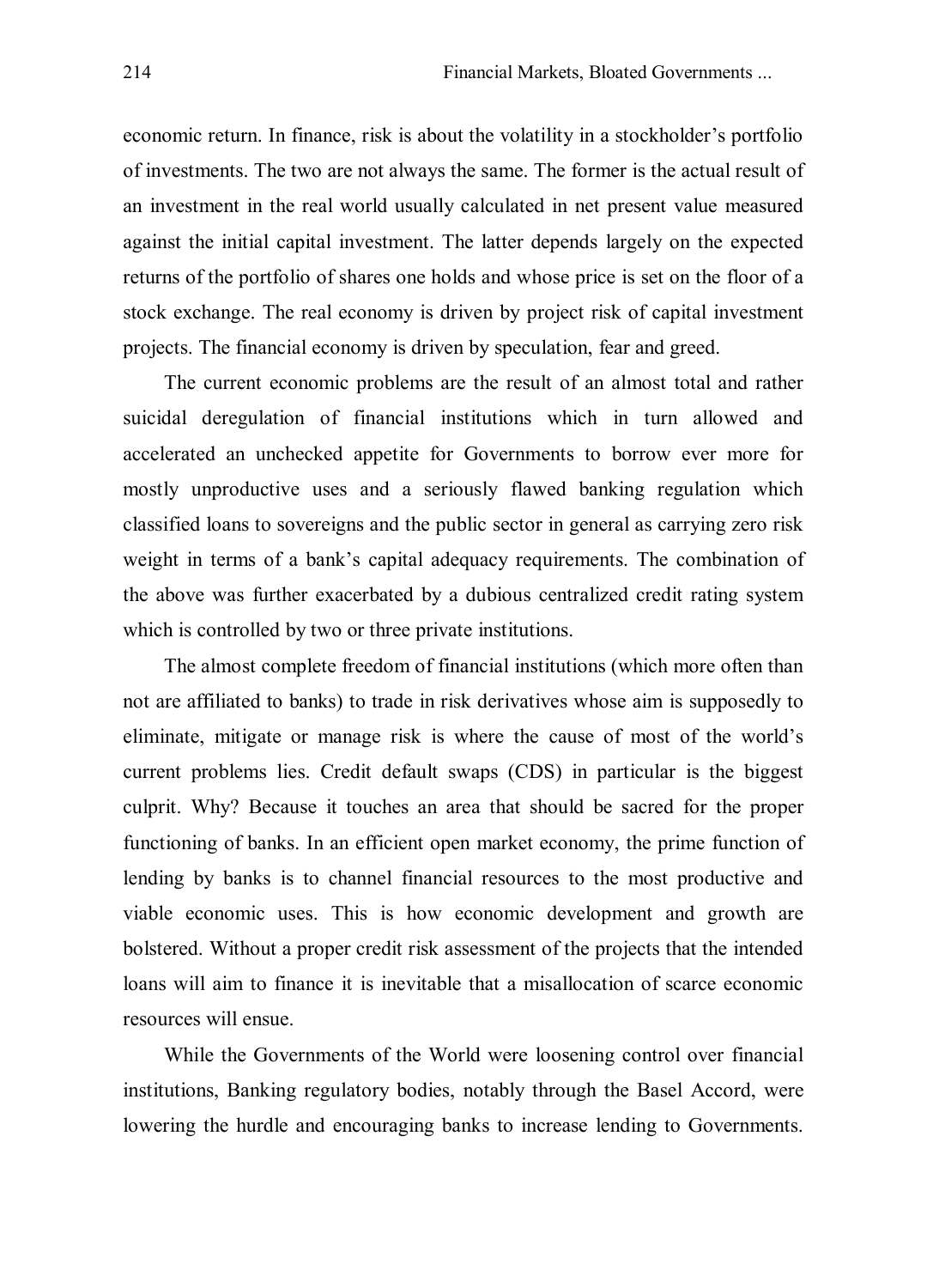By limiting the level of lending towards private institutions and individuals while at the same time classifying lending to Sovereigns as zero risk weight in reality they have imposed a comparative cost for banks to lend to the private sector vis-à-vis the public sector. In effect, banks could follow a near infinite path of lending to Governments and thus pursue their aggressive growth objectives. Moreover, this potentially explosive situation found fertile ground on which to grow because very few, if any, of the countries in the world constitutionally limit the amount that their Governments can borrow.

One must of course distinguish between public sector borrowing which takes place on the basis of a project's assessment of repayment capability and the structuring of an appropriate financing package<sup>7</sup>. This type of financing by a public sector body should not even need a Government guarantee unless the Government is also the borrower. But the kind of borrowing that has brought the world to a standstill is not project finance related. This was done mostly through the issue of Government bonds which were then sold to investors based on the ratings of a few private credit rating agencies. Those same credit rating agencies incidentally that had Iceland as "AAA" only days before it defaulted! And with credit default swap holders playing for very high stakes at the world's frantic financial casino it is not too hard to imagine how the interests of financial intermediaries may take precedence over issues regarding the real world economy. A real economy which has been dwarfed by the sudden and uncontrolled expansion of the financial para-economy with all its contradictions and conflicting interests.

It is no wonder therefore that banks lost sight and focus on their special role for fostering economic development and facilitating growth in the real economy as prudent and careful lenders to the private sector. With these twisted set of rules and in an effort to quickly maximise returns to their shareholders and bolster their

<sup>7</sup> Savvides [12]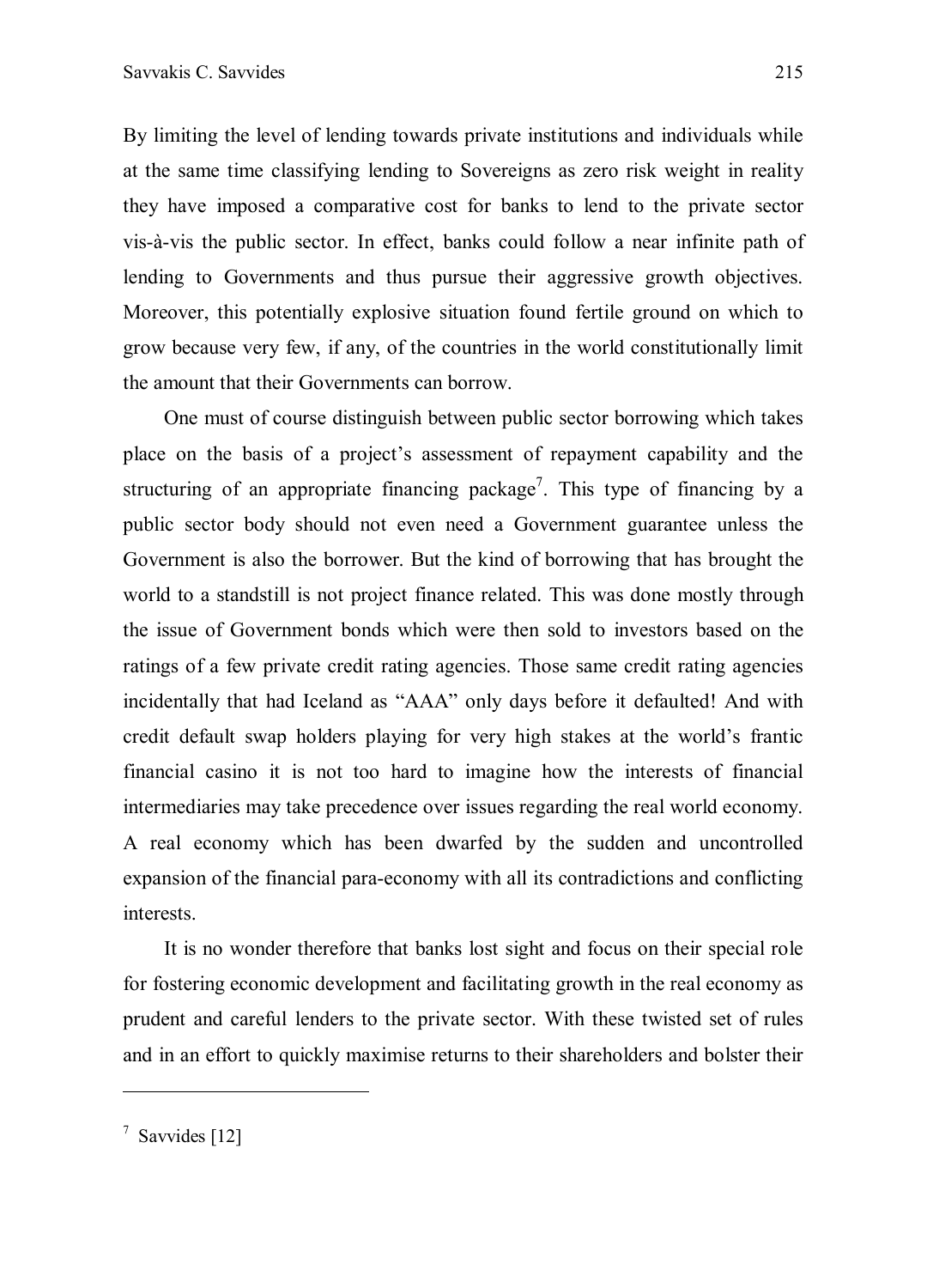own bonuses, banks quickly joined in the game diverting financial resources from private to public sector entities. And they did this without even being concerned about credit risk; and why should they? Most Governments they lent to were classified as "AAA" and their new exposures did not even have any impact on their capital adequacy. They could, at least in theory, continue towards a path of unlimited growth. The formula is very simple. Provide financing for sovereign bodies (no need to even be concerned about repayment capability), insure yourself by buying a credit default swap option in the event of default, a cost which in any case you factor in the price at which you offer the loan or bond and move on. One can go on indefinitely doing this over and over again and as long as the house of the world economy does not fall on you, it is possible in theory to have "risk free" eternal growth.

It is as if Banks and Governments conspired to serve each other's greed. Bank Executive Officers would have huge bonuses and Governments would satisfy their insatiable thirst for more and more funds to sustain their pet projects and maintain themselves in office without the need to pursue unpopular measures by imposing new taxes on their citizens. Why resort to a transparent tax when a disguised tax would do just as well.

What most of our politicians failed to understand and unfortunately many economists seem to forget is that Banks have a special role and mission in a free market economy. They are the means or mechanism by which savings are channelled into productive investments. Banks should therefore be banks and not anything else. Their main purpose is to provide prudent lending to industry, trade and individuals a function which they cannot possibly discharge if at the same time they are allowed and encouraged to behave as equity players in the financial markets, or even worse, take bets that they will make money if someone else defaults.

By the same token, Government borrowing is really additional taxation in disguise. A government issuing bonds to the public raises funds which can only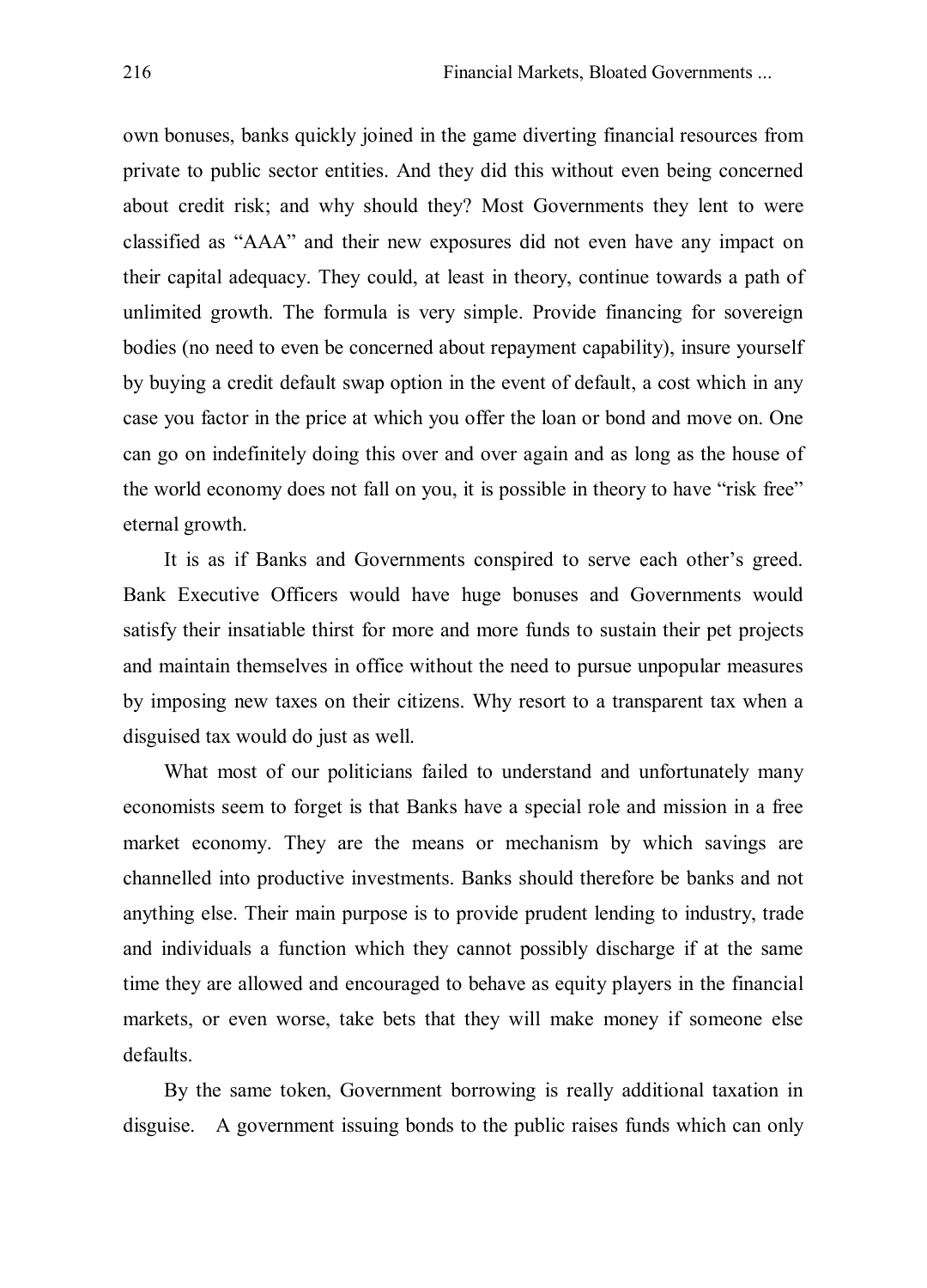be paid back by further taxation. For a while, it may be possible to postpone further taxation by continuing to borrow. Since, in their wisdom, the regulators have thought best to classify and assess Government credit risk practically as non-existent, the world has entered a vicious spiral of escalating debt with no end in sight. Until such time of course, when finally, things get so wrong when something has to give as is currently the case in Europe. Greece is only the tip of the iceberg<sup>8</sup>. Public sector world debt is a multiple of the value of the real economy. This is not sustainable. Prices of goods and services have to increase to offset this discrepancy but in Europe they are artificially kept in check because of the common currency.

Our politicians should tackle the causes rather than the symptoms of the failing world economy. We need to go back to basics and rebuild the rules of the game by changing the self inflicted distorted foundations. The problem is not the free market. On the contrary, without the free market, it would be hard to imagine how things will not get even worse than they are today. What we need to correct however is the role of banks and Governments. Banks should be just banks<sup>9</sup>. They should not forgo or bypass proper credit risk assessment because they can pass on the risk to someone else. Governments on the other hand should have their ability to borrow contained by amendments to the constitution. Credit default swaps should not be legal as it is rightly not allowed in insurance for one to benefit out of the loss of another. In the case of the banks it is not only wrong but critically it creates such huge distortions that inevitably prevent the normal functioning of the real economy.

At the root of the problems the world faces today lies a gradual shift of emphasis over the last few decades from the basics of capital investment return towards one of hedging an individual investor's risks. Through this process, banks

<sup>8</sup> Savvides [13]

<sup>&</sup>lt;sup>9</sup> Savvides [9]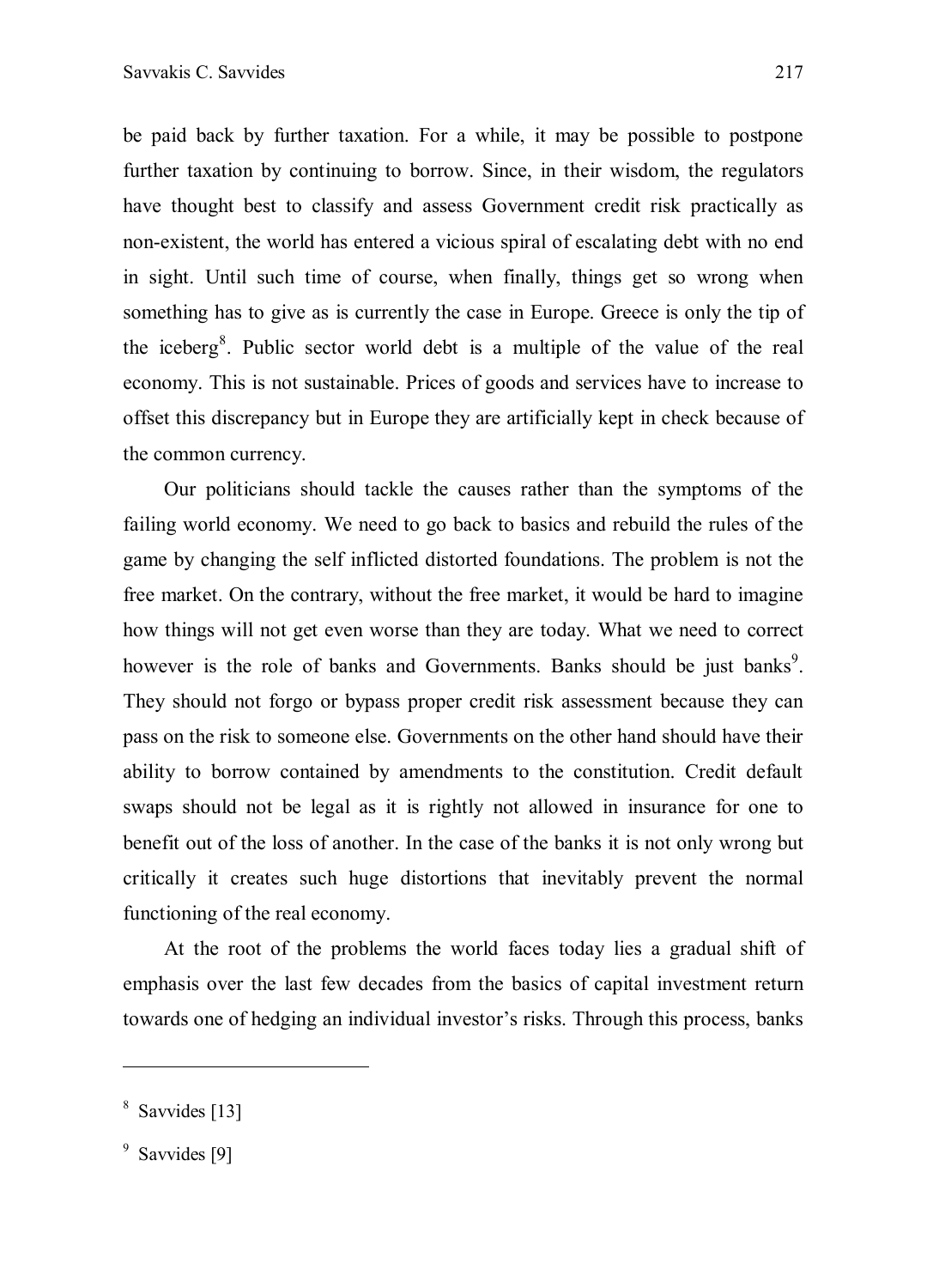have lost focus and Governments collaborated in allowing them to expand in areas that are and should always remain outside their scope. Unfortunately, this has cultivated a culture of "moving the passengers to a higher, perhaps more luxurious, cabin while the Titanic has been sinking". One may even argue that this collaboration has created the iceberg on which the world economy has crashed on.

# **References**

- [1] Arnold C. Harberger and Glenn P. Jenkins, *Manual for Cost Benefit Analysis of Investment Decisions*, Cambridge, Massachusetts, Harvard Institute for International Development, 2000.
- [2] Michael Lewis, *Boomerang: The meltdown tour*, London, Allen Lane, 2011.
- [3] Michael Lewis, *The big short: Inside the doomsday machine*, New York, W.W. Norton, 2010.
- [4] Sebastian Mallaby, *More money than God: Hedge funds and the making of the new elite*, London: Bloomsbury, 2010.
- [5] John H. Mauldin and Tepper Jonathan, *End game: The end of the debt supercycle and how it changes everything*, Hoboken, New Jersey, Wiley, 2011.
- [6] Milton Friedman, *A Program for Monetary Stability*, Fordham University Press (N.Y. 1960, 1992), pgs. X, 66-76, 100-101, 1962.
- [7] Milton Friedman and Rose Friedman, Free to Choose by, Harcourt Brace & Co, San Diego 1980, 1990, pgs. 307-308, 1990.
- [8] Richard Bookstaber, *A Demon of our own Design, Markets Hedge Funds, and the perils of financial innovation*, John Wiley and Sons, 2007.
- [9] Savvakis C Savvides, *Banks should be Banks!*, *Commentary*, Published in the Cyprus Mail, 21st June 2009.